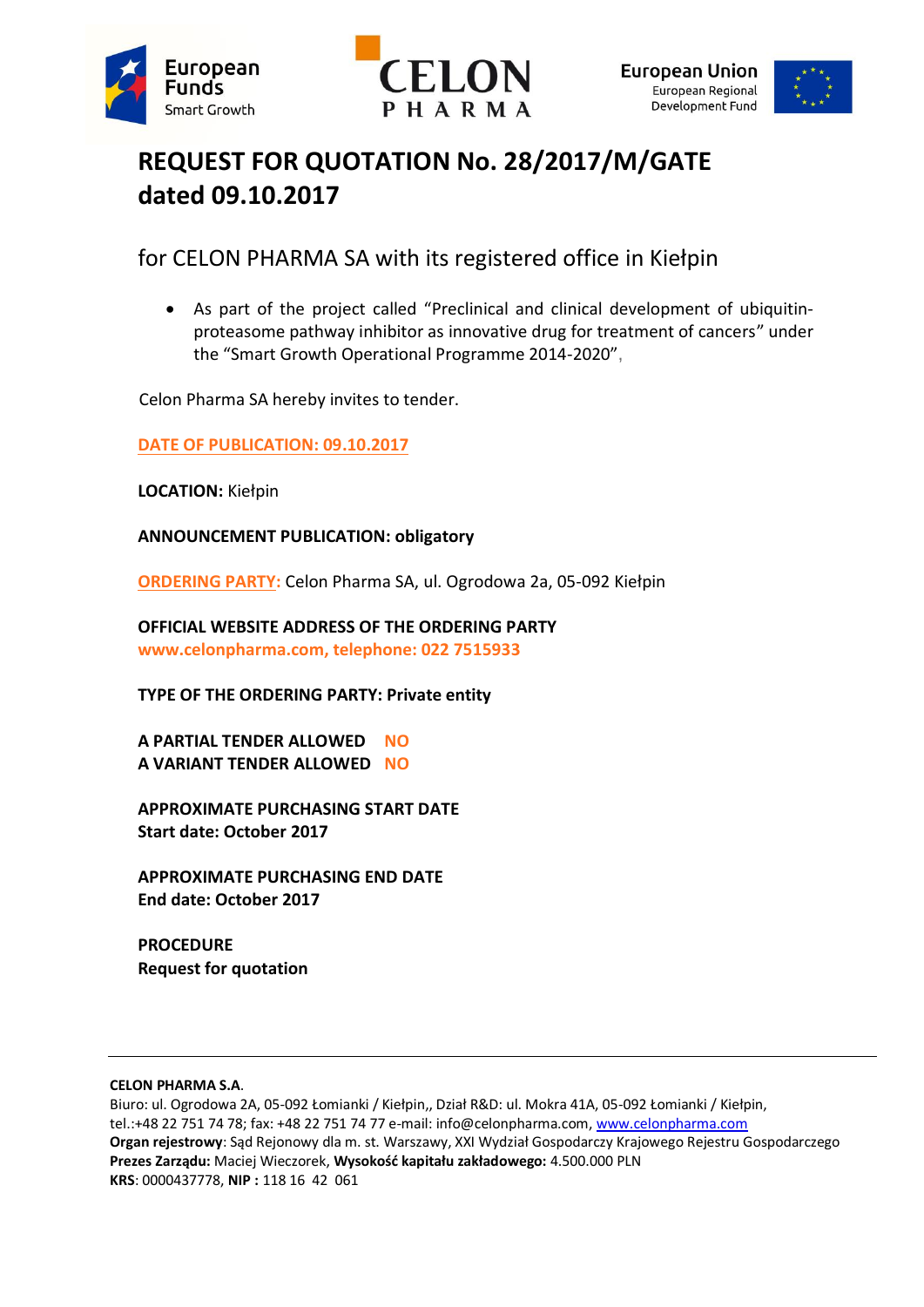



- 1. This contract award procedure is not governed by the provisions of the Act of 29 January 2004 – the Public Procurement Law.
- 2. This contract award procedure shall be conducted with due observance of the principles of competitiveness, openness, transparency and equal access.
- 3. The Ordering Party reserves itself the right to nullify the procedure at any stage thereof without stating the reason.
- 4. The Ordering Party shall inform Suppliers about any changes made by publishing relevant information on its website.
- 5. The Ordering Party reserves itself the right to request additional information, documents or explanations.
- 6. In justified cases, at any time before the expiry of the deadline for the submission of tenders, Celon Pharma SA may modify or supplement the content of the invitation to tender.
- 7. This invitation to tender imposes no obligation on Celon Pharma SA to conclude a contract.

# **DETAILS CONCERNING THE OBJECT OF A CONTRACT:**

**CPV codes:** 03320000-8

# **OBJECT OF THE REQUEST FOR QUOTATION No. 28/2017/M/Gate**

| # | <b>GOODS</b>                                                                                                                                                                                                         | <b>QUANTITY</b> |
|---|----------------------------------------------------------------------------------------------------------------------------------------------------------------------------------------------------------------------|-----------------|
|   | Zucker Diabetic Sprague Dawley rats (ZDSD/Pco), Crown Biosciences<br>Inc., male, 19-weeks age<br>+ delivery to Animal facility TAZD Gdansk, Medical University of<br>Gdańsk, Debinki 1 Street, 80-211 Gdansk, POLAND | 35 rats         |

- 1. Due to the continuation of research work as part of the said project, its specificity and unique nature, and the fact that rats used in the research process will have a significant impact on the shape of the conducted R&D work, for technical reasons of an objective nature, the description of the object of a contract indicates the reference number of the product(s).
- 2. The Supplier shall pay contractual penalties to the Ordering Party:
	- for any delay in the delivery of the object of a contract, for each started day of such delay, unless the delay is caused due to the Purchaser's fault,

#### **CELON PHARMA S.A**.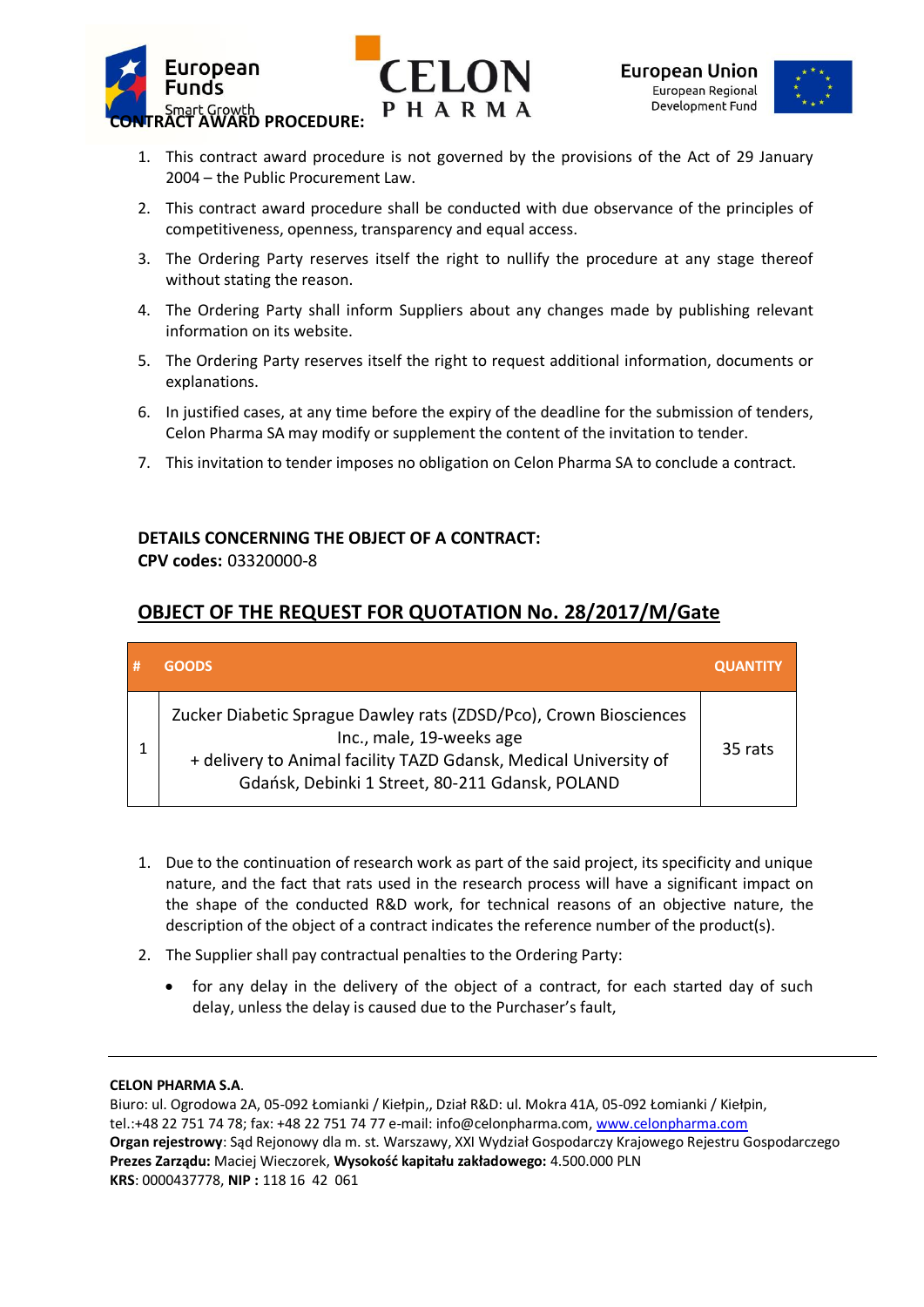





- Smart Growth **Fig. To LOGATE THA R M A** Pevelopment Fund **Fig. 1**<br>• if the results of studies conducted with the use of the equivalent product do not satisfy the expectations,
- the Supplier expresses its consent to contractual penalties being deducted directly from the invoice amount at the time of payment of the VAT invoice related to the completion of the delivery.

## **TENDER EVALUATION CRITERIA:**

- **Price 60%**
- **Lead time 40%**

### **POINT SCORING SYSTEM:**

where:

- $\bullet$  X lowest price,
- Y evaluated price,

| <b>Criterion</b> | <b>Weight</b><br>[%] | <b>Points</b> | <b>Evaluation formula</b>  |
|------------------|----------------------|---------------|----------------------------|
| Price            | 60%                  | 60            | Lowest quoted price        |
|                  |                      |               | $- x 60$ points<br>$C =$   |
|                  |                      |               | Quoted price               |
| Lead time        | 40%                  | 40            | Shortest offered lead time |
|                  |                      |               | x 40 points<br>$D =$       |
|                  |                      |               | Offered lead time          |
| <b>Total</b>     | 100%                 | 100           |                            |

*(x/y)\*60 or 40*

# **Address and deadline for the submission of tenders:**

- 1. Tenders must be submitted to the Ordering Party to the address of its registered office: ul. Główna 48, 05-152 Kazuń Nowy, Poland, if sent by traditional or courier mail, or to the e-mail address: [paulina.gruszka@celonpharma.com](mailto:paulina.gruszka@celonpharma.com), if sent by electronic mail.
- 2. Tenders must be submitted on **16.10.2017** at the latest. If a tender is sent by traditional or courier mail, it shall be deemed submitted on the day of its delivery to the registered office of the Ordering Party.

#### **CELON PHARMA S.A**.